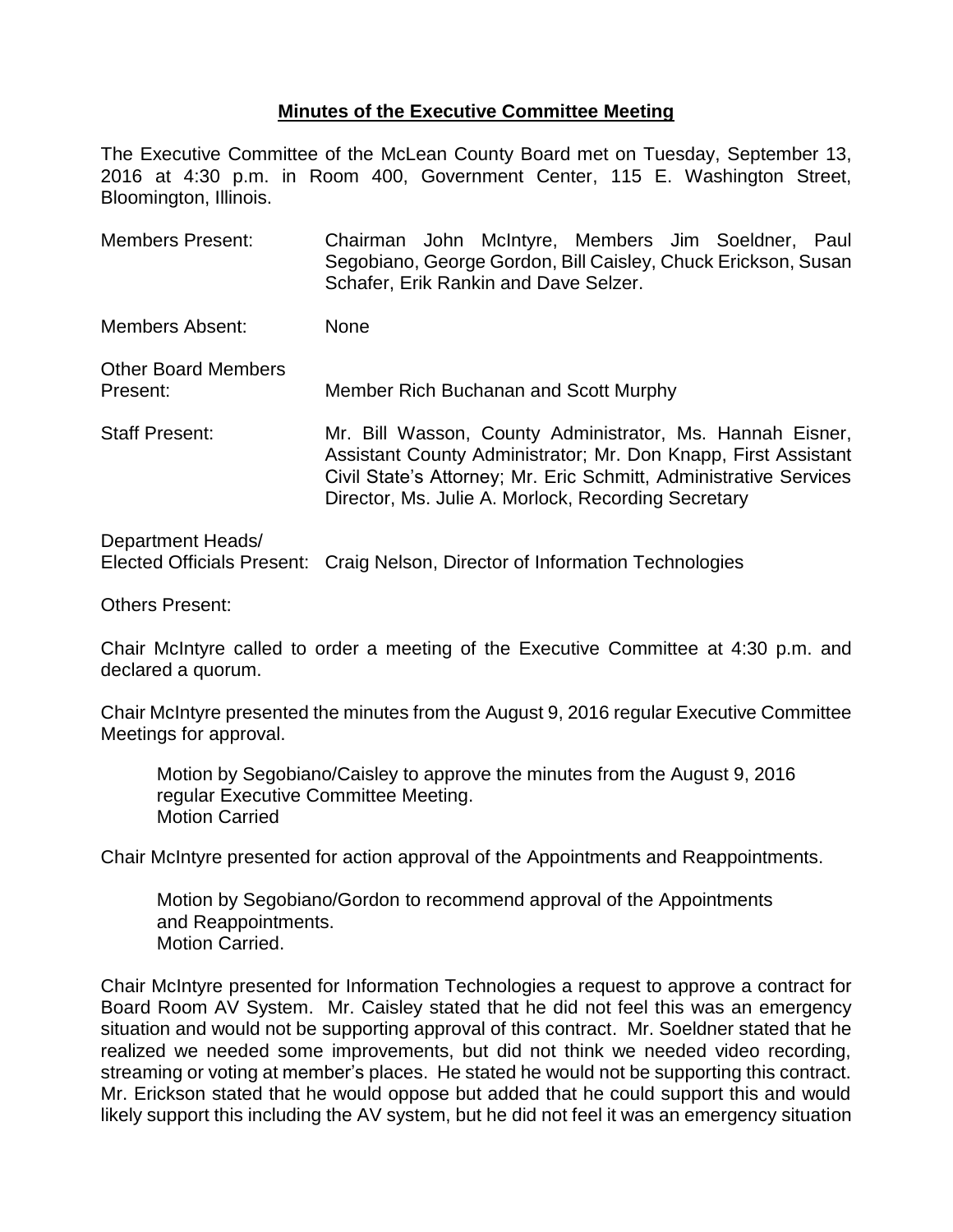Executive Committee Minutes September 13, 2016 Page **2** of **9**

and stated that he felt it should be considered in the next few months with the rest of the budget process. Mr. Rankin asked for Staff's comments on this action item. Mr. Nelson stated that after receiving confirmation that several pieces of equipment couldn't be repaired he was asked by Administration to prepare the RFP and the reason it was approached as an Emergency Appropriation was because an electrical event damaged the system. He said that he is actually not recommending cameras or streaming at this time, he is recommending correcting the audio, add changes to the video presentation equipment, display screens and speakers in 404 so that room could be used for overflow. Mr. Wasson stated that the system came from Law & Justice Center when the Board moved to the Government Center and that no components remain available to us replacement or repair. He stated that they did call service and they were unable to repair the damaged components of the system and they could not guarantee how long the remaining components of the system would continue to work and stated they could work for 1 month or 6 months. Mr. Wasson stated that we are not able to use wireless microphones, the gallery speakers do not function, and the cables are unreliable which led to lost audio of 50% the Board members during a recent County Board meeting. He stated that main concern is to have everyone in the room able to hear others and to have an audio recording of the meetings.

Mr. Rankin stated that he supports the concept as the technology in the room is antiquated and reminded the committee of screeching and popping Committees have dealt with during meetings which is, at minimum, very distracting. Mr. Rankin stated that this is a major components to keeping the Board open and transparent regarding the business they conduct in the Board Room. He stated that we need to be able to have clear audio recordings on the website, make presentations in Board Room more viewer friendly, and make sure that all attendees can hear what is happening at the meeting. He stated that while it might not need to be done today it does need to get done. Mr. Segobiano stated that he would support the recommendation. He said that Administrator and Department Heads are there for a reason and asked for things as they occur and while they should ask questions they should not micromanage everything they ask for even though not in budget. Mr. Segobiano said that we need this to make what we do available for our constituents. Mr. Gordon stated that we should look at this request on its merits and not focus on the timing of the request with relation to the Budget for next year. He stated that the need is palpable as they need better than what we have to conduct business and keep our constituents aware of actions at meetings. Ms. Schafer asked Mr. Nelson to clarify what he is requesting. Mr. Nelson stated he is requesting the wired solution similar to what we have today.

Ms. Schafer asked about the voting by button and if you can option out of things listed. Mr. Nelson stated they could opt out but he wanted the system ready so that they could make improvements 10-15 years down the road without replacing the system. Ms. Schafer stated that she would support because at Health Committee meetings members of the public have complained that they could not hear what was being said even when presenters move closer to their microphones. She stated that this needs to be done sooner rather than later as things are already failing and we are not sure when the entire system will fail. Mr. Selzer asked for clarification on language and the use of the word Emergency. Mr. Wasson stated they are required to use that wording because it is outside of the proposed budget. Mr. Gordon stated that there have also been issues at the Zoning Board of Appeals not just with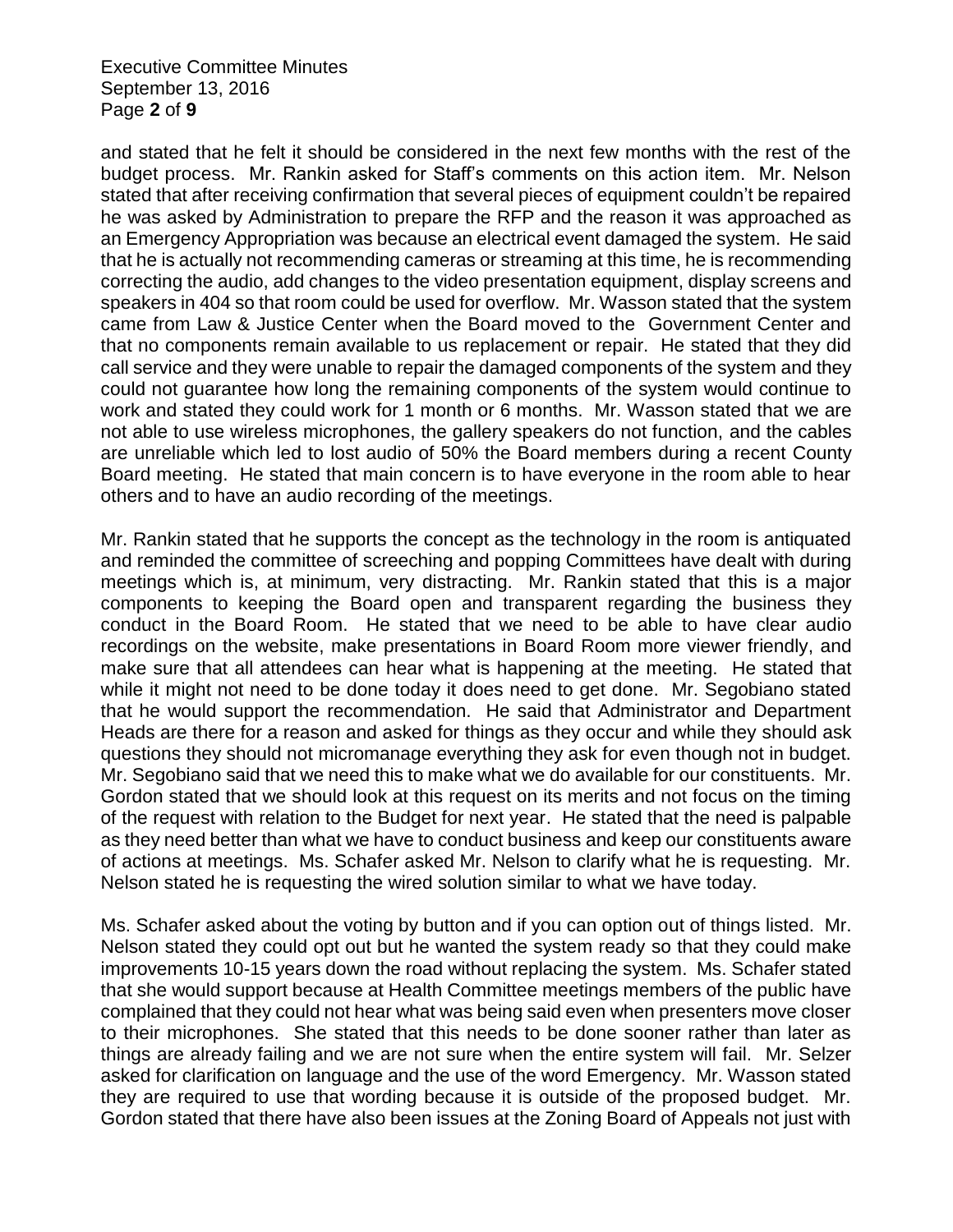Executive Committee Minutes September 13, 2016 Page **3** of **9**

gallery but with members of the Committee. Mr. Erickson stated that he did not see this as an emergency but more of a hindrance, so this should be considered in the larger context of the budget as he felt it could wait the next two months. Mr. Segobiano stated that some things come up after we approve the budget and as situations arise during the year we address them. He stated that the term "Emergency" is required by statute. Mr. Soeldner asked Mr. Nelson about the reoccurring cost of \$18,000 as it seemed like a lot of money and if there was a warranty and service agreement as part of the contract. Mr. Nelson stated that cost was total cost for a four year period of software updates/components and that yes there was a service agreement included with the contract. Mr. Caisley stated they had not asked the Committee to do a request for proposals and it was not part of the 5 year capital improvement plan, so he was not sure why this was coming before the Committee at all. Mr. McIntyre stated that Administration, in order to conduct business in a timely manner, has the right to go ahead and get an RFP to present cost information to Committees for consideration. Mr. Segobiano called for the question.

Motion by Gordon/Schafer to recommend approval of a contract for Board Room AV System. Motion Carried. Roll Call Vote McIntyre – Abstained Soeldner – No Segobiano – Yes Gordon – Yes Caisley – No Erickson – No Schafer – Yes Rankin – Yes Selzer – Yes (5 yes/3 no)

Chair McIntyre presented for action an Emergency Appropriation Ordinance for the Information Technologies Department with regard to the AV system.

Motion by Gordon/Schafer to recommend approval of the Emergency Appropriation Ordinance amending the McLean County 2016 Fiscal Year Combined Annual Appropriation and Budget Ordinance through the Information Technologies Department. Motion Carried. Roll Call Vote McIntyre – Abstained Soeldner – No Segobiano – Yes Gordon – Yes Caisley – No Erickson – No Schafer – Yes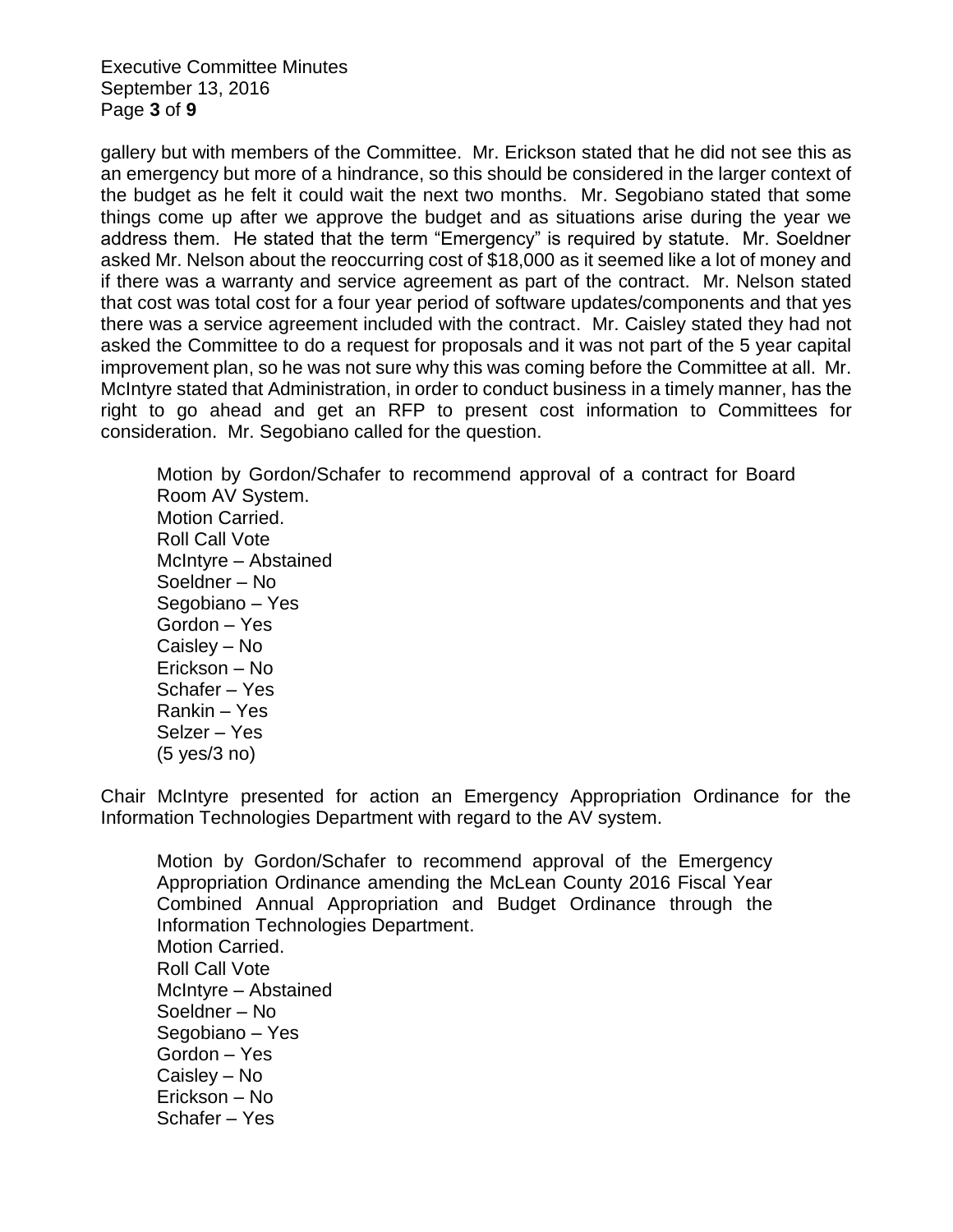Executive Committee Minutes September 13, 2016 Page **4** of **9**

> Rankin – Yes Selzer – Yes (5-yes/3 no)

Chair McIntyre indicated that the general report for Information Technologies was included in the packet. He asked the Committee if they had any questions for Mr. Nelson; hearing none, he thanked him for attending.

Chairman McIntyre discussed the recommendation of Mr. Cavallini and Mr. Gordon to the Regional Office of Education Board. He stated that there are a few Boards in the community who ask for recommendations for a County Board member to sit on their Board per their Bylaws. He stated it is not a County Board appointment nor a statutory requirement for those recommendations to be approved by the Board. Mr. McIntyre stated that in the future he would bring those situations to the attention of the Executive Committee as an information item. Mr. Rankin asked about the meeting schedule of the Regional Office of Education. Mr. Gordon stated it was once a year meeting in September. Mr. Caisley asked how many members are on the Regional Office of Education Board and how they determine who sits on the board. Member Gordon stated there are 5 members, two from McLean, 1 from each of Logan, Livingston and Dewitt Counties.

Mr. George Gordon, Chair of the Land Use and Development Committee, indicated the Land Use and Development Committee had nothing for action before the Executive Committee today but would have two items to present to the Board next week. Chair McIntyre asked if the Committee had any questions for Mr. Gordon, hearing nothing, he thanked Mr. Gordon.

Mr. Selzer, Chair of the Transportation Committee, indicated the Transportation Committee had two items for action and presented a request to approve an Engineering Services Agreement with Farnsworth Group regarding Sec 13-00168-02-FP – Towanda Barnes Rd (CH 29) & Ireland Grove Rd Intersection Improvements through the Highway Department

Motion by Selzer/Rankin to recommend approval an Engineering Services Agreement with Farnsworth Group regarding Sec 13-00168-02-FP – Towanda Barnes Rd (CH 29) & Ireland Grove Rd Intersection Improvements for the Highway Department. Motion Carried.

Mr. Selzer presented for action a request to approve an Intergovernmental Agreement with the City of Bloomington Sec 13-00168-02-FP – Towanda Barnes Rd (CH 29) & Ireland Grove Rd Intersection Improvements for the Highway Department.

Motion by Selzer/Caisley to recommend approval of an Intergovernmental Agreement with the City of Bloomington Sec 13-00168-02-FP – Towanda Barnes Rd (CH 29) & Ireland Grove Rd Intersection Improvements for the Highway Department. Motion Carried.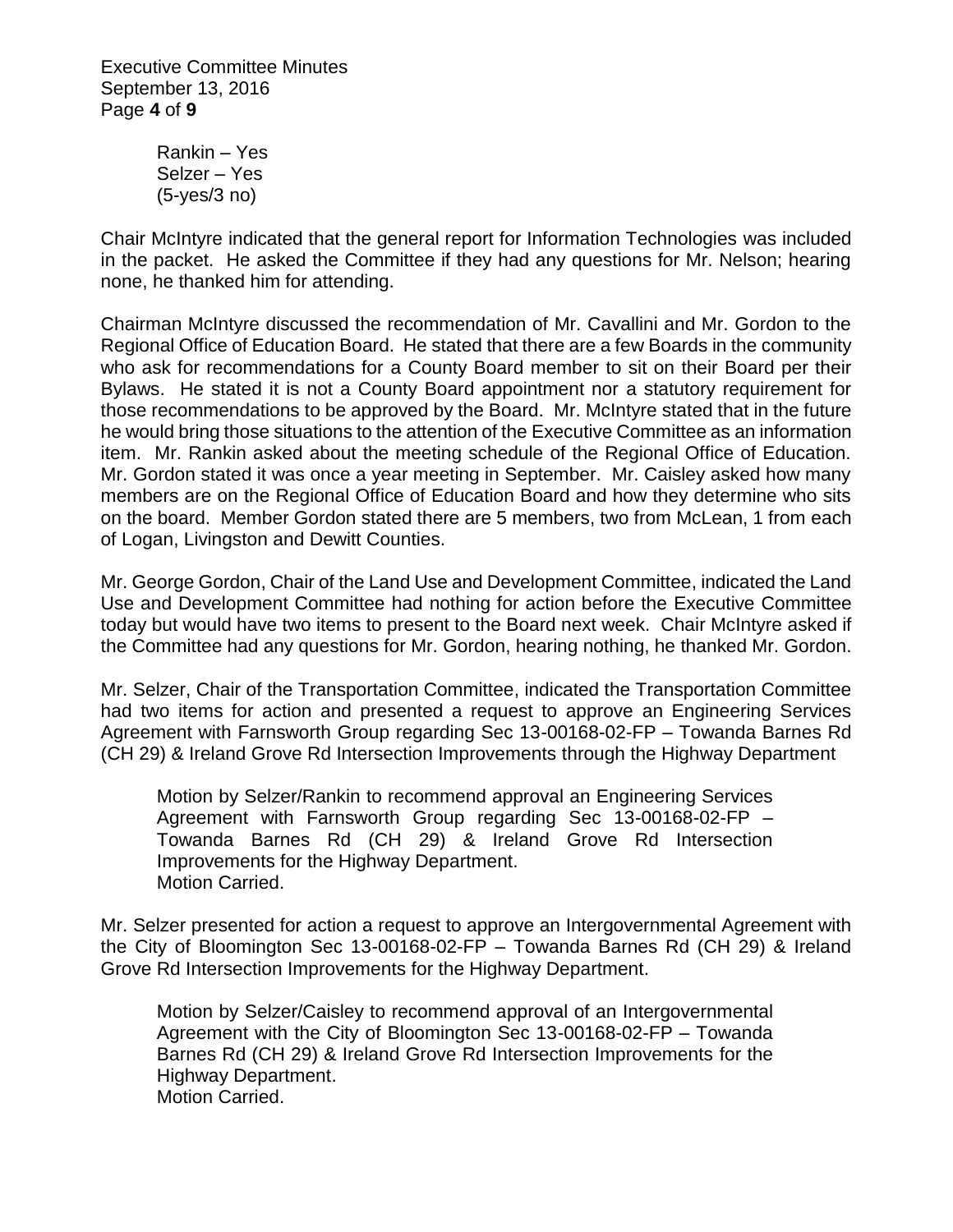Executive Committee Minutes September 13, 2016 Page **5** of **9**

Mr. Selzer indicated they would have one other item to be presented to the Board next week. Chair McIntyre asked if there were any questions for the Transportation Committee; hearing none, he thanked Mr. Selzer.

Mr. Paul Segobiano, Chair of the Property Committee presented a request to approve an Emergency Appropriation Ordinance for the Facilities Management Department. He explained it was to replace one elevator drive in the Law & Justice Center. He stated that Facilities Management was recently notified that the drives are obsolete so they can no longer find parts for these elevators. He stated that instead of asking to replace all five at a cost of \$172,750, Mr. Moody was recommending that they replace one at a cost of \$34,550 and store the one obsolete drive so parts from that drive could be used to fix the remaining elevator drives should they need to.

Motion by Segobiano/Selzer to recommend approval of an Emergency Appropriation Ordinance amending the McLean County Fiscal Year 2016 Combined Annual Appropriation and Budget Ordinance for Facilities Management Department. Motion Carried.

Mr. Segobiano presented for action both a request approve a Lease Assignment Agreement between Child Protection Network and McLean County for premises located at second floor 202 N. Main Street, Pontiac, IL and a request to approve a Lease Assignment Agreement between Child Protection Network and McLean County for premises located at 100 S. Center Street, Suite 202, Clinton, IL.

Motion by Segobiano/Caisley to recommend approval of Lease Assignment Agreements between Child Protection Network and McLean County for premises located on the second floor at 202 N. Main Street, Pontiac, IL and premises located at 100 S. Center Street, Suite 202, Clinton, IL. Motion Carried.

Mr. Segobiano indicated they would have one item for the Board next week. Chair McIntyre asked the Committee if they had any questions for Mr. Segobiano; hearing none, he thanked Mr. Segobiano.

Mr. Bill Caisley, Chair of the Justice Committee, presented for approval a request to approve a Morphotrust USA fingerprint machine maintenance agreement January 1-December 31, 2017 for the Sheriff's Department.

Motion by Caisley/Rankin to recommend approval of Morphotrust USA fingerprint machine maintenance agreement January 1-December 31, 2017 for the Sheriff's Department Motion Carried.

Mr. Caisley presented for action a request to approve a Special Services Agreement between McLean County Sheriff's Department and Illinois State University for extra patrols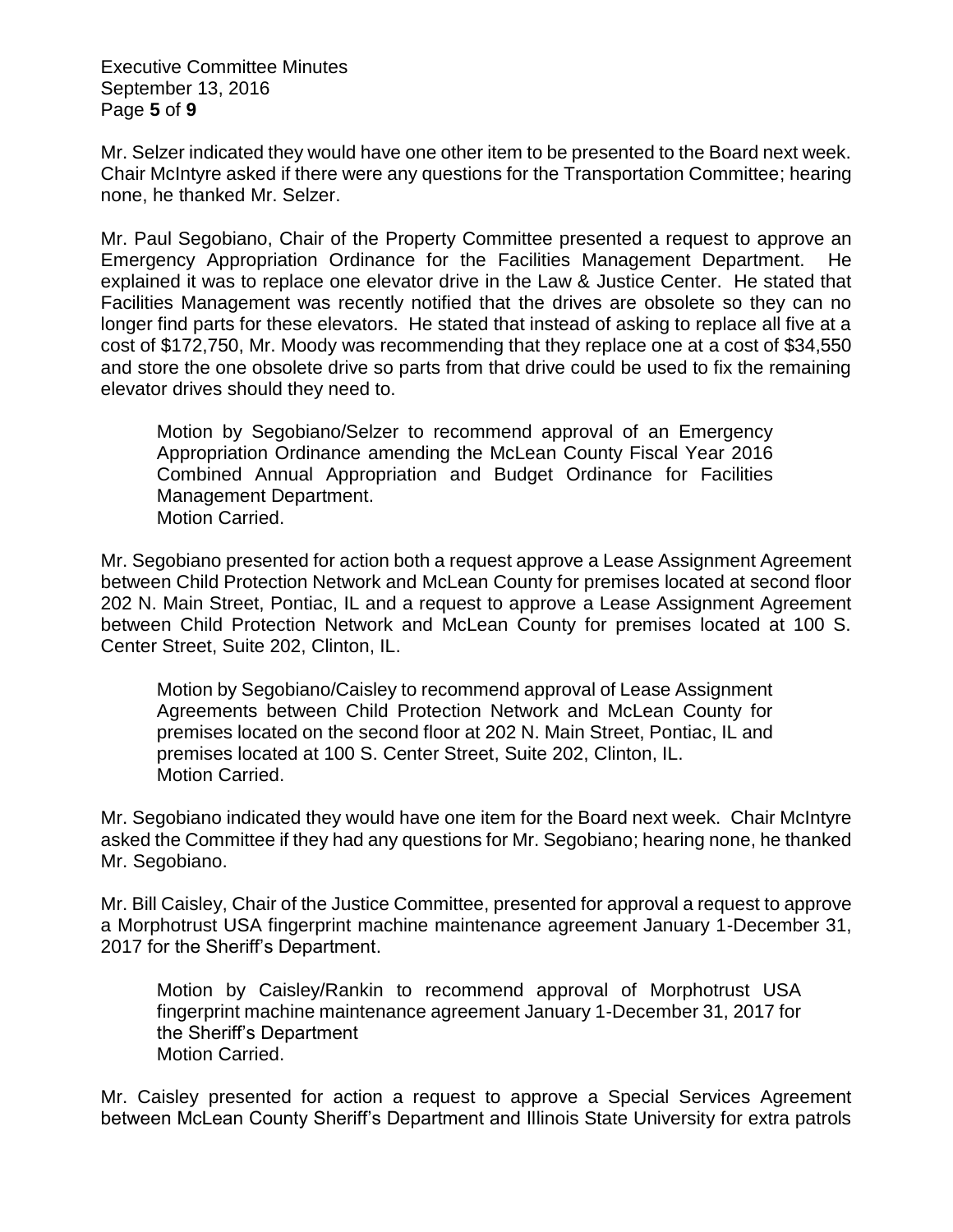Executive Committee Minutes September 13, 2016 Page **6** of **9**

at ISU during ISU football games. Mr. Gordon asked if there had been problems and that was why they asked for this contract. Mr. McIntyre indicated that this contract has been requested for several years now as attendance has increased at the games and at the tailgates and the limited staff at Illinois State University make is necessary to ask for assistance. Mr. Caisley said that it was his understanding that there have not been any problems, just crowd and traffic control as attendance has increased. He also pointed out that this contract is the same as last year.

Motion by Caisley/Schafer to recommend approval of a Special Services Agreement between McLean County Sheriff's Department and Illinois State University for extra patrols at ISU during ISU football games. Motion Carried.

Mr. Caisley presented for action a request to approve the renewal of a contract with the Department of Children and Family Services (DCFS) for the State's Attorney office.

Motion by Caisley/Segobiano to recommend approval of a contract with the Department of Children and Family Services (DCFS) for the State's Attorney. Motion Carried.

Mr. Caisley presented for action a request to approve an Emergency Appropriation Ordinance amending the McLean County Fiscal Year 2016 Combined Annual Appropriation and Budget Ordinance Fund 0129 for the Children's Advocacy Center. Mr. Selzer asked about payment of comp time for salaried employees. Mr. Wasson stated that the Federal Labor Standards Act requires us to pay for comp time for non-salaried employees and confirmed this was not a salaried position and that salaried employees do not accrue comp time under our policy. Mr. Wasson also stated that because this is a change to the item lines in the personnel category the transfer of funds has to be brought as an Emergency Appropriation and not as a transfer.

Motion by Caisley/Gordon to recommend approval of an Emergency Appropriation Ordinance amending the McLean County Fiscal Year 2016 Combined Annual Appropriation and Budget Ordinance Fund 0129 for the Children's Advocacy Center. Motion Carried.

Mr. Caisley presented for action a request to approve a Grant Agreement between the State of Illinois, Department of Children and Family Services (DCFS) and McLean County Children's Advocacy Center.

Motion by Caisley/Segobiano to recommend approval of a Grant Agreement between the State of Illinois, Department of Children and Family Services (DCFS) and McLean County Children's Advocacy Center. Motion Carried.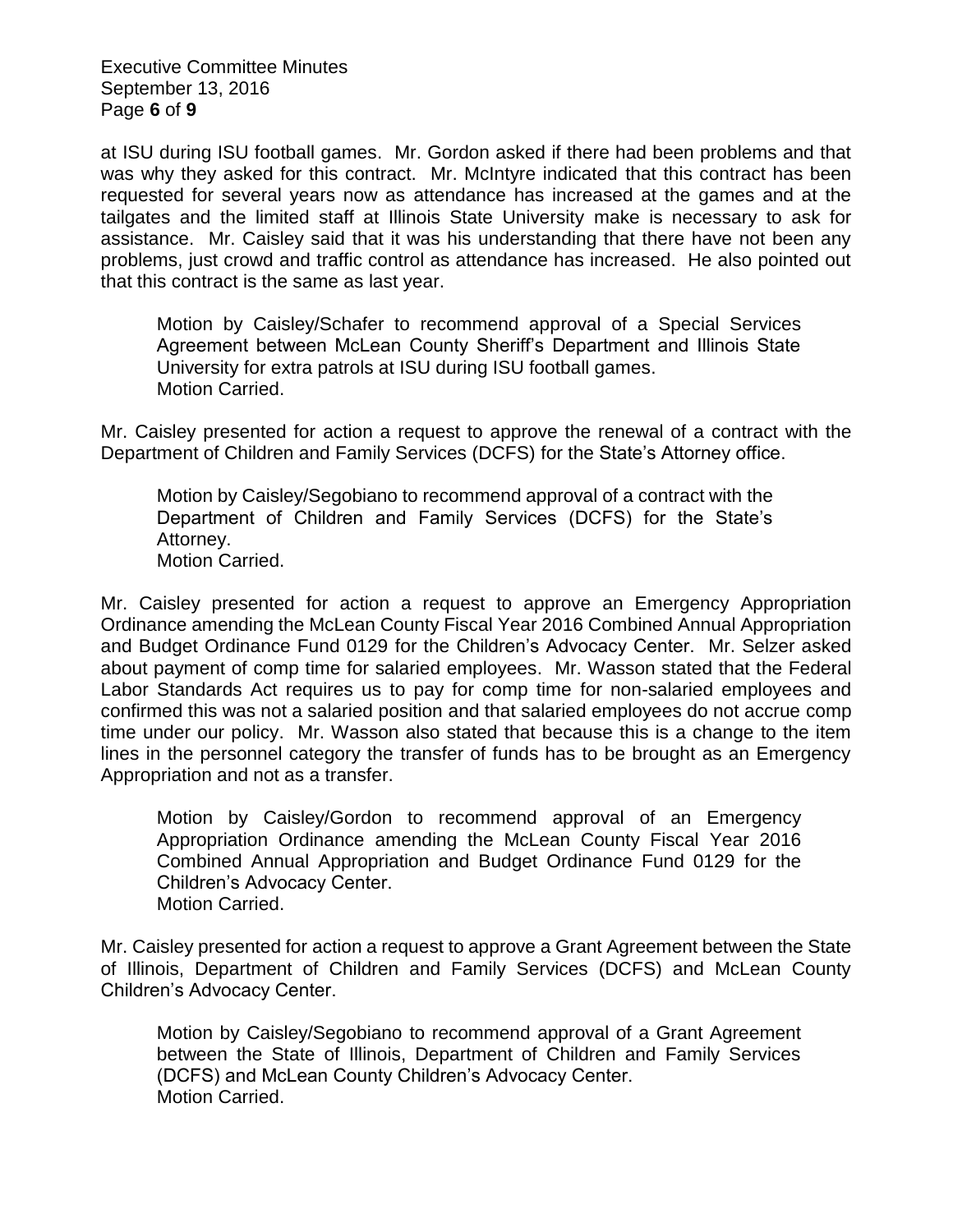Executive Committee Minutes September 13, 2016 Page **7** of **9**

Mr. Caisley indicated that the Justice Committee had nothing further for the Executive Committee today. Chair McIntyre asked if the Committee had any questions for Mr. Caisley; hearing none, the he thanked Mr. Caisley.

Mr. Jim Soeldner, Chair of the Finance Committee presented for action a request to approve a contract with Baker, Tilly, Virchow, Krause, LLP for auditing services with McLean County. Mr. Caisley asked if we were currently using this firm. Mr. Wasson explained that they have worked with us for three years. Mr. Wasson explained that the standard procedure is to renew for three years if we are satisfied with performance and then after that issue an RFP to look for a new firm to make sure we get a different perspective. Mr. Wasson stated the Auditor and Administration have been satisfied with the services so they are recommending renewal of the contract.

Motion by Soeldner/Segobiano to recommend approval of a contract with Baker, Tilly, Virchow, Krause, LLP for auditing services with McLean County. Motion Carried.

Mr. Soeldner presented for action a request to approve Addendum A to Business Associate Agreement with Baker, Tilly, Virchow, Krause, LLP

Motion by Soeldner/Selzer to recommend approval of Addendum A to Business Associate Agreement with Baker, Tilly, Virchow, Krause, LLP Motion Carried

Mr. Soeldner presented for action a request to approve an Emergency Appropriation Ordinance Amending the McLean County Fiscal year 2016 Combined Annual Appropriation and Budget Ordinance for Animal Control.

Motion by Soeldner/Selzer to recommend approval of an Emergency Appropriation Ordinance Amending the McLean County Fiscal year 2016 Combined Annual Appropriation and Budget Ordinance for Animal Control. Motion Carried.

Mr. Soeldner presented for action a request to approve a Resolution to Establish Rates for Health and Life Insurance Coverage for Fiscal Year 2017. Mr. Wasson stated that this is a reduction in rates for both employees and employer. Mr. Caisley asked Mr. Wasson to confirm reasons for reduction. Mr. Wasson stated that one reason may be that retirees have the option of remaining on the plan at full cost but many have left the plan as there are other more economical options available to them which in turn has helped our costs. He also stated that employees may tend to be healthier than they were ten years ago.

Motion by Soeldner/Caisley to recommend approval of a Resolution to Establish Rates for Health and Life Insurance Coverage for Fiscal Year 2017. Motion Carried.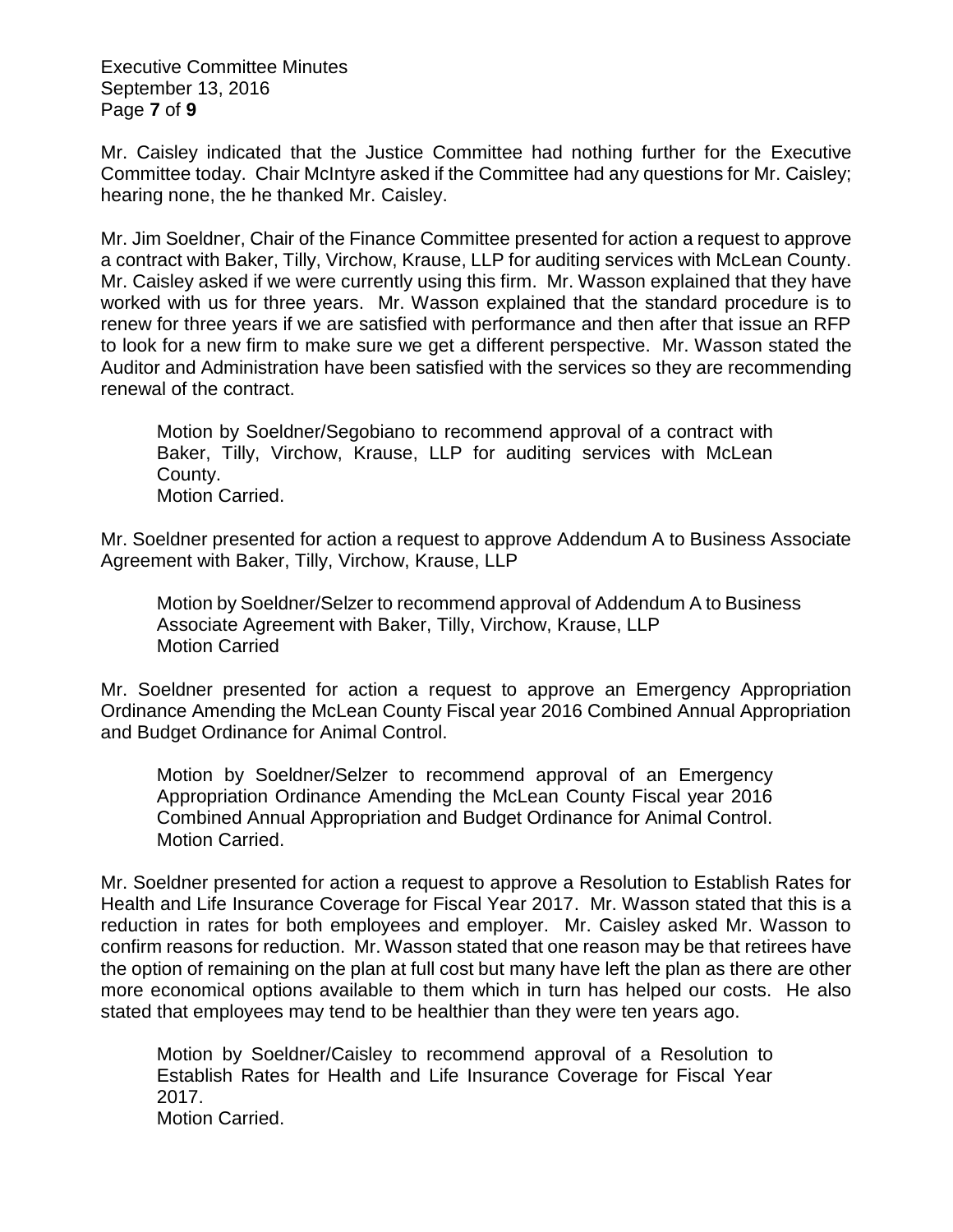Executive Committee Minutes September 13, 2016 Page **8** of **9**

Mr. Soeldner indicated the Finance Committee did not have any further action items and would have one other item to present to the Board next week. Chair McIntyre asked if the Committee had any questions for Mr. Soeldner, hearing none, he thanked Mr. Soeldner.

Ms. Susan Schafer, Chairman of the Health Committee presented for action an Emergency Appropriation Ordinance of the McLean County Board amending the 2016 Fiscal Year Combined Appropriation and Budget Ordinance for Fund 0103 in the Health Department.

Motion by Schafer/Gordon to recommend approval of an Emergency Appropriation Ordinance of the McLean County Board amending the 2016 Fiscal Year Combined Appropriation and Budget Ordinance for Fund 0103 in the Health Department. Motion Carried.

Ms. Schafer presented for action an Emergency Appropriation Ordinance amending the McLean County 2016 Fiscal Year Combined Annual Appropriation and Budget Ordinance in the Health Department.

Motion by Schafer/Segobiano to recommend approval of an Emergency Appropriation Ordinance Amending the McLean County 2016 Fiscal Year Combined Annual Appropriation and Budget Ordinance in the Health Department. Motion Carried.

Ms. Schafer indicated the Committee had no further action items for the Executive Committee and nothing additional to bring to the Board next week. Chair McIntyre asked the Committee if they had any questions for Ms. Schafer; hearing none, he thanked Ms. Schafer.

Mr. Wasson presented the report on recent employment activities. Chair McIntyre asked if there were any questions for Mr. Wasson; hearing none; he thanked Mr. Wasson.

Chair McIntyre presented for approval bills as forwarded by the Auditor.

## MCLEAN COUNTY BOARD COMMITTEE REPORT PACE 1 OF 6

AS OF 9/1/2016

**EXPENDITURE SUMMARY BY FUND** 

**Executive Committee** 

| <b>FUND</b> | <b>FUND TITLE</b>              | PENDING TOTAL | <b>PREPAID TOTAL</b> | <b>FUND TOTAL</b> |
|-------------|--------------------------------|---------------|----------------------|-------------------|
| 0001        | <b>GENERAL FUND</b>            |               | \$58,830.78          | \$58,830.78       |
| 0136        | VETERANS ASSISTANCE COMM.      |               | \$4.132.62           | \$4,132.62        |
| 0159        | WASTE MANAGEMENT FUND          |               | \$16,800.00          | \$16,800.00       |
| 0180        | <b>VENDING MACHINE ACCOUNT</b> |               | \$6,007.17           | \$6,007,17        |
|             |                                |               | \$85,770.57          | \$85,770.57       |